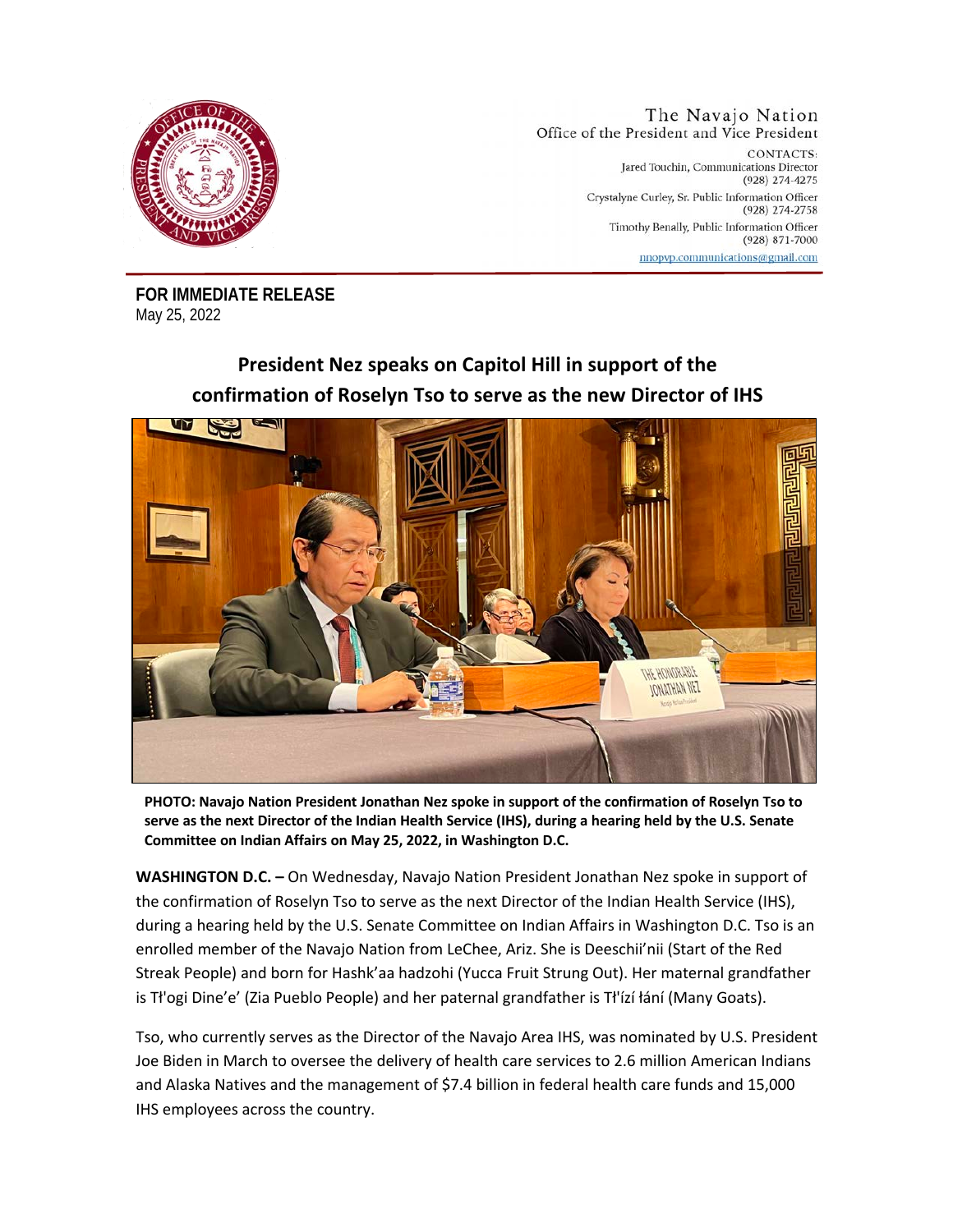"Ms. Tso's commitment to public service stems from her family experience, which included many of the challenges many families experience in Indian Country. Ms. Tso's work ethic, value system, and approach to problem solving demonstrates the resilience of indigenous peoples, and the commitment to combat the systemic inequities that have impacted tribal nations since the western expansion. It is because of her extensive experience working with federal and tribal governments that we are



confident that she will continue to promote federal trust responsibilities and enhance our nationto-nation relationship to improve the Indian health care service delivery throughout Indian Country. We fully support President Biden's nomination of Ms. Tso to serve as the Director of IHS," said President Nez.

He also spoke about Tso's commitment to working together with the Navajo Nation and its health care professionals to mitigate the COVID-19 pandemic, which helped to lower infections and led to the Navajo Nation having one of the highest vaccination rates in the entire world.

"As Director of the Navajo Area Office, Ms. Tso's leadership, expertise, and compassion have been critical in reducing the spread of the coronavirus. When COVID-19 began spreading in the southwest, there were a lot of uncertainties and fear among everyone. We established a work group to begin mitigation efforts. Ms. Tso and her team were part of this group. Her quick response and steadfast leadership led to a well-coordinated effort with the Navajo Department of Health establishing public health orders even before the first COVID cases were confirmed on the Navajo Nation," added President Nez.

Tso was joined by her family for Wednesday's hearing, in which she highlighted the priorities that she would undertake if confirmed as the IHS Director including strengthening and streamlining health care services, improving tribal consultation, and improving accountability within IHS operations.

As the head of the Navajo Area IHS since 2019, Tso has provided exemplary leadership in the administration of a comprehensive health care system. She began her career with the IHS in 1984. She previously served in various roles in the Portland Area, both at the service unit level as the Administrative Officer for the Yakama Service Unit and at the Area level as the Planning and Statistical Officer, Equal Employment Officer and Special Assistant to the Area Director.

In 2005, Tso assumed the role of Director, Office of Tribal and Service Unit Operations for the Portland Area. In this leadership position, she was responsible for the implementation of the Indian Self-Determination and Education Act and worked directly with tribes. Tso also worked with the three urban programs in the Portland Area that provide services ranging from